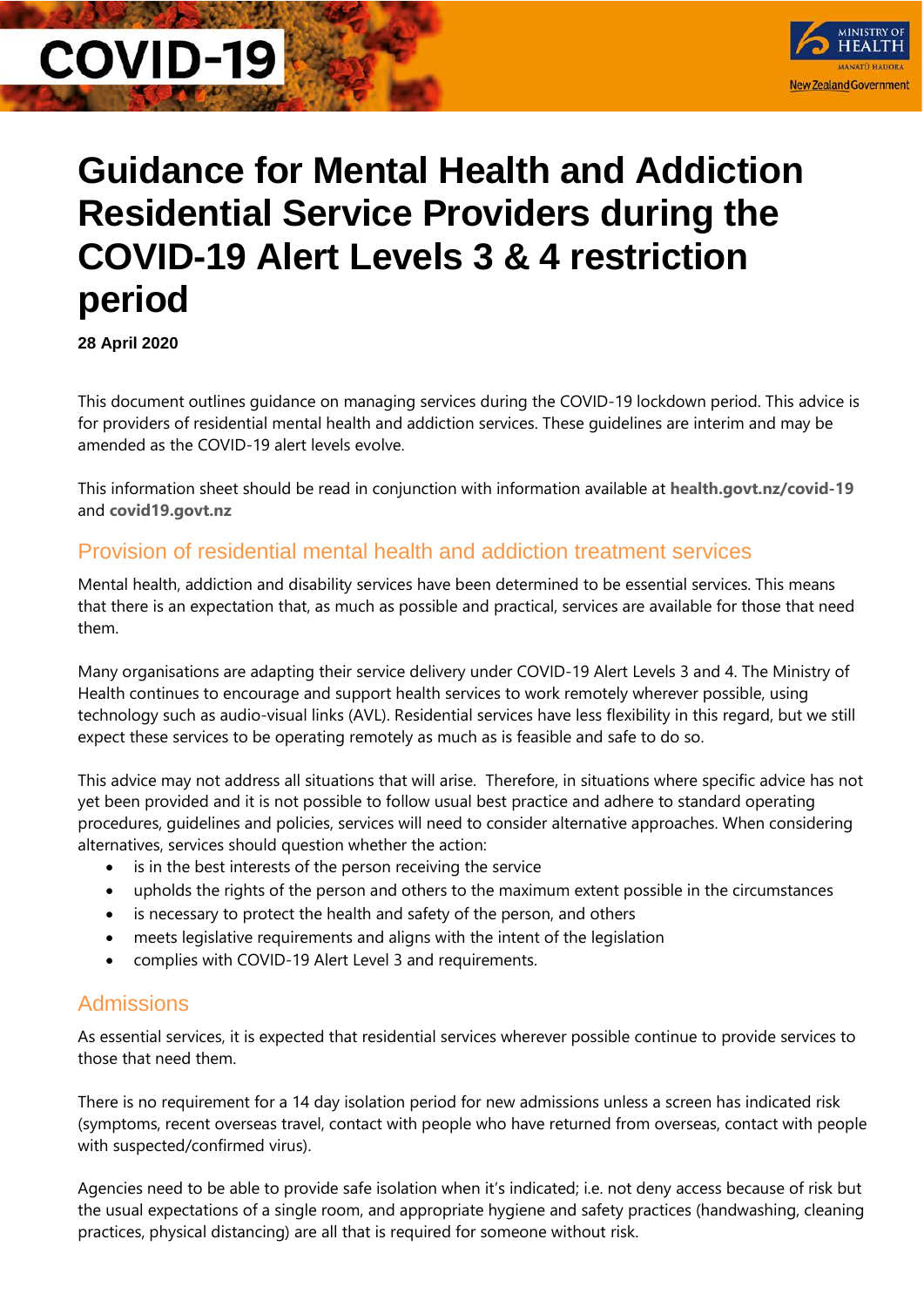If the resident has probable or confirmed COVID-19, a clinical assessment will need to be undertaken to establish the best place of care for the resident.

Options to support people in the community should continue to be offered to allay any concerns that the person can access support if it is not appropriate for them to enter residential treatment at this time.

# Management of clients not adhering to COVID-19 Alert Level requirements

It is likely that some people will have difficulty with the COVID-19 restrictions and be unable or unwilling to agree to certain conditions required by the COVID-19 Alert Levels, such as physical distancing and isolation or quarantine. This will require a nuanced response. The following sections outline some guidance for to assist services to respond to various situations.

## Clients who go missing from residential services

If a resident unexpectedly leaves your service, it is important they are located as quickly as possible.

Please contact friends, family and other places the client would likely frequent.

If the resident is unable to be found by staff, the service manager should immediately activate their 'missing persons of concern' protocol.

As a last resort, or if you are concerned about serious risks to themselves or others, you can contact your local Police for assistance.

If you are concerned about returning the client to your service due to possible exposure to COVID-19 while absent from the premises, you should discuss this with your district health board (DHB) and the Regional Public Health Unit and your contract manager (link: [Contact details for Public Health Units\)](https://www.health.govt.nz/new-zealand-health-system/key-health-sector-organisations-and-people/public-health-units/public-health-unit-contacts).

Note: If you have clients with no fixed abode, the Ministry of Housing and Urban Development have set up COVID-19 emergency and transitional housing. More information including contact information, can be found on this link – [COVID-19 emergency and transitional housing.](https://www.hud.govt.nz/community-and-public-housing/covid-19-emergency-and-transitional-housing)

## Clients with suspected, probable or confirmed COVID-19 infection (including close or casual contacts)

All clients with suspected, probable or confirmed COVID-19 infection should be isolated immediately. This will reduce risk of further transmission to other residents.

Residents with clinical symptoms consistent with COVID-19 should be reviewed by a health care professional. For more information see **[Case definition of COVID-19 infection](https://www.health.govt.nz/our-work/diseases-and-conditions/covid-19-novel-coronavirus/covid-19-resources-health-professionals/case-definition-covid-19-infection)** on the Ministry's website. A resident who is being tested for COVID-19 should remain in isolation until test results are available.

Standard precautions, including contact and droplet precautions, should be undertaken by all staff when interacting with the client as per their Service Pandemic Plan and infectious disease protocols for management of COVID-19.

Seek medical guidance on use of nebulisers for residents with COVID-19 as this is an aerosol generating procedure.

When a facility is notified of a probable or confirmed case, residential service will need to advise: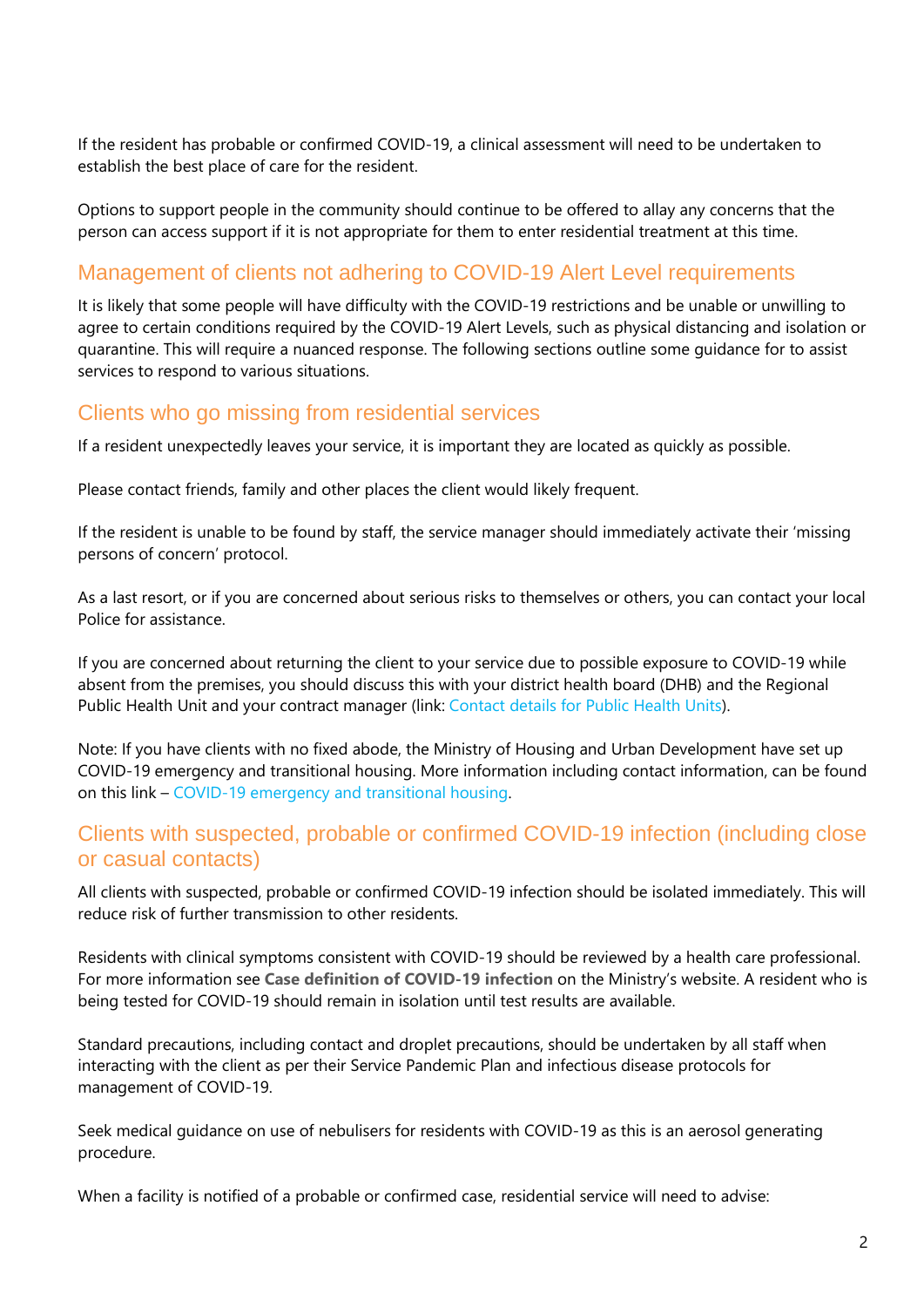- their local Public Health Unit (contact details can be found at this link: [Contact details for Public](https://www.health.govt.nz/new-zealand-health-system/key-health-sector-organisations-and-people/public-health-units/public-health-unit-contacts)  [Health Units\)](https://www.health.govt.nz/new-zealand-health-system/key-health-sector-organisations-and-people/public-health-units/public-health-unit-contacts)
- follow the Ministry of Health's online Updated advice for health professionals: novel coronavirus [\(COVID-19\)](https://www.health.govt.nz/our-work/diseases-and-conditions/covid-19-novel-coronavirus/covid-19-novel-coronavirus-information-specific-audiences/covid-19-novel-coronavirus-resources-health-professionals#healthprof) to start identifying and isolating all other residents and staff who may be close or casual contacts
- convene an outbreak management team.

If a client tests positive for COVID-19, and they medically do not need to be transferred to hospital, it is expected that the facility will continue to care for the resident if they can be appropriately isolated.

If isolation on premises is not possible, contact the local Public Health Unit to identify alternative isolation options.

The decision to cease isolation will be made by the health practitioner responsible for monitoring them and in line with the current advice for health professionals.

# Useful resources

#### Management of staff with suspected, probable or confirmed COVID-19 infection (including close or casual contacts)

It is critical that staff who are unwell, even with mild respiratory symptoms or a fever, do not come to work. All staff with suspected, probable or confirmed COVID-19 infection should isolate at home immediately.

Staff with respiratory **[symptoms suggestive of COVID-19 infection](https://www.health.govt.nz/our-work/diseases-and-conditions/covid-19-novel-coronavirus/covid-19-resources-health-professionals/case-definition-covid-19-infection)** should phone Healthline or their primary health practitioner, specify where they work, and arrange to get tested. If the test is negative, then unless advised otherwise by their primary health practitioner, provided they have been symptom free for 48 hours, they can return to work.

Staff who are close contacts of probable or confirmed cases should not be at work. They should be quarantined at home for 14 days since last exposure with the case. Should they develop symptoms, they should phone Healthline or their primary health practitioner and arrange to be tested.

- If the test is negative, they should remain in quarantine until they have completed their 14 days and have been symptom free for 48 hours.
- If the test is positive, then the person is considered a confirmed case, and the person should follow the advice of their health professional regarding isolation and return to work.

#### **Testing**

Service providers should follow the testing advice on the Ministry of Health website: **[https://www.health.govt.nz/our-work/diseases-and-conditions/covid-19-novel-coronavirus/covid-19](https://www.health.govt.nz/our-work/diseases-and-conditions/covid-19-novel-coronavirus/covid-19-resources-health-professionals/covid-19-advice-all-health-professionals) [resources-health-professionals/covid-19-advice-all-health-professionals](https://www.health.govt.nz/our-work/diseases-and-conditions/covid-19-novel-coronavirus/covid-19-resources-health-professionals/covid-19-advice-all-health-professionals)**

#### Personal protective equipment (PPE)

Hand hygiene is one key essential action that prevents transmission of infection. In addition to hand hygiene measures, all staff must adhere to standard precautions and droplet and contact precautions as necessary when caring for residents with suspected or confirmed COVID-19 and residents who have respiratory and influenza-like symptoms.

Advice on PPE for droplet and contact precautions can be found in Ministry's guidance on PPE can be found on this link: [COVID-19: Advice for essential workers, including personal protective equipment](https://www.health.govt.nz/our-work/diseases-and-conditions/covid-19-novel-coronavirus/covid-19-novel-coronavirus-information-specific-audiences/covid-19-advice-essential-workers-including-personal-protective-equipment)